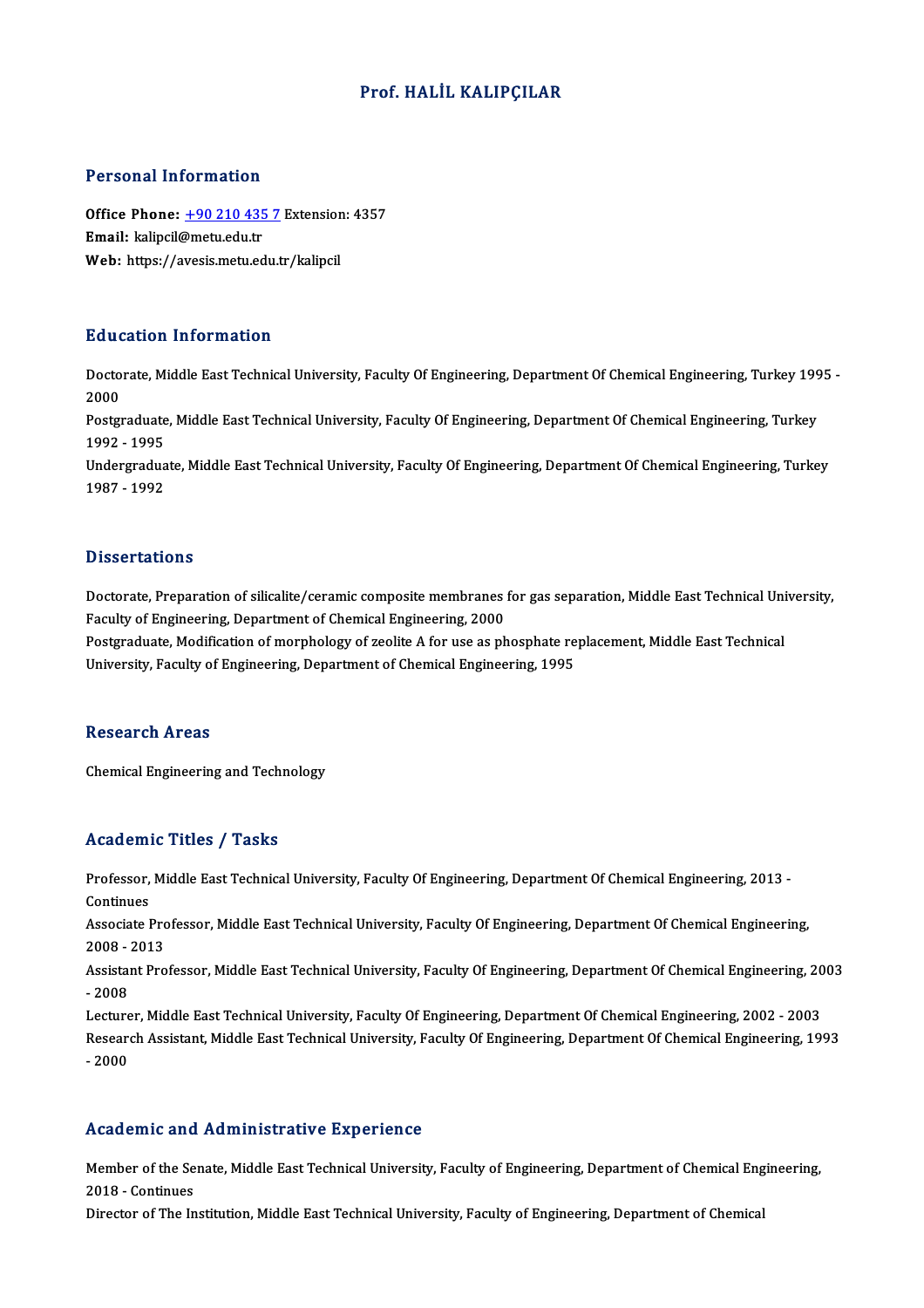engineering, 2018 - Continues<br>Heed of Depertment, Middle Es Head of Department, Middle East Technical University, Faculty of Engineering, Department of Chemical Engineering,<br>2013 - 2018 Engineering,<br>Head of Depa<br>2013 - 2018<br>Head of Depa Head of Department, Middle East Technical University, Faculty of Engineering, Department of Chemical Engineering,<br>2013 - 2018<br>Head of Department, Middle East Technical University, Faculty of Engineering, Department of Chem 2013 - 2018<br>Head of Depa<br>2013 - 2018<br>Middle Fest T Head of Department, Middle East Technical University, Faculty of Engineering, Department of Chemical Engii<br>2013 - 2018<br>Middle East Technical University, Faculty of Engineering, Department of Chemical Engineering, 2008 - 20 Middle East Technical University, Faculty of Engineering, Department of Chemical Engineering, 2008 - 2010<br>Courses

Advanced Chemical Engineering Thermodynamics, Postgraduate, 2020 - 2021

### Advising Theses

Advising Theses<br>KALIPÇILAR H., BÜKÜŞOĞLU E., Modification of pebax and zif-8/pebax membranes by additional solvent treatment to<br>impreve 403/p3 separation performance Pestaraduste A Abdulelem(Student), 3030. ind viering Tiresees<br>KALIPÇILAR H., BÜKÜŞOĞLU E., Modification of pebax and zif-8/pebax membranes by<br>improve co2/n2 separation performance, Postgraduate, A.Abdulalem(Student), 2020<br>KALIPCU AR H., Properation and sharasteri KALIPÇILAR H., BÜKÜŞOĞLU E., Modification of pebax and zif-8/pebax membranes by additional solvent treatment t<br>improve co2/n2 separation performance, Postgraduate, A.Abdulalem(Student), 2020<br>KALIPÇILAR H., Preparation and improve co2/n2 separation performance, Postgraduate, A.Abdulalem(Student), 2020<br>KALIPÇILAR H., Preparation and characterization of polymeric blend and mixed matrix membranes by water vapor<br>induced phase inversion, Postgrad KALIPÇILAR H., Preparation and characterization of polymeric blend and mixed matrix membranes by water vapor<br>induced phase inversion, Postgraduate, S.Kibar(Student), 2019<br>Kalıpçılar H., Topuz B., Vapor separation by mixed induced phase inversion, Postgraduate, S.Kibar(Student), 2019<br>Kalıpçılar H., Topuz B., Vapor separation by mixed matrix polymeric membranes, Doctorate, F.ŞAHİN(Student), 2018<br>Kalıpçılar H., Büküşoğlu E., Design of function Kalıpçılar H., Topuz B., Vapor<br>Kalıpçılar H., Büküşoğlu E., De<br>A.KARAUSTA(Student), 2018<br>Kalıpçılar H. Calık B. Therape Kalıpçılar H., Büküşoğlu E., Design of functional materials using liquid crystals as molecular templates, Postgraduate,<br>A.KARAUSTA(Student), 2018<br>Kalıpçılar H., Çalık P., Therapeutic protein production and its separation b A.KARAUSTA(Student), 2018<br>Kalıpçılar H., Çalık P., Therapeutic protei<br>Postgraduate, Y.AKGÜN(Student), 2018<br>KALIPCU AP H., Polyimide and PERAY fle Kalıpçılar H., Çalık P., Therapeutic protein production and its separation by zeolitic imidazolate frameworl<br>Postgraduate, Y.AKGÜN(Student), 2018<br>KALIPÇILAR H., Polyimide and PEBAX flat and hollow fiber membranes for gas s Postgraduate, Y.AKGÜN(Student), 2018<br>KALIPÇILAR H., Polyimide and PEBAX flat and hollow fiber membranes for gas separation, Postgraduate,<br>N.KONÇÜY(Student), 2017<br>KALIPCILAR H., ULUDAĞ Y., Experimental and theoretical aspec KALIPÇILAR H., Polyimide and PEBAX flat and hollow fiber membranes for gas separation, Postgraduate, Postgraduate, H.KULAÇ(Student), 2017 KALIPÇILAR H., ULUDAĞ Y., Experimental and theoretical aspects of membrane based water cooling system,<br>Postgraduate, H.KULAÇ(Student), 2017<br>Kalıpçılar H., Yılmaz L., Gas permeation and sorption properties of ZIF-8 filled p Postgraduate, H.KULAÇ(Student), 2017<br>Kalıpçılar H., Yılmaz L., Gas permeation and sorption properties of ZIF-8 filled polymeric membranes prepared<br>infrared and incandescent light induced liquid and vapor phase inversion, D Kalıpçılar H., Yılmaz L., Gas permeation and sorption properties of ZIF-8 filled polymeric membranes prepared by<br>infrared and incandescent light induced liquid and vapor phase inversion, Doctorate, B.TÜZÜN(Student), 2017<br>Y infrared and incandescent light induced liquid and vapor<br>YILMAZ L., KALIPÇILAR H., Preparation of ZIF-8 loaded l<br>ethanol solutions, Postgraduate, E.İREM(Student), 2015<br>YUMAZ L., KALIPCU AP H., Polyman bland based miyed r YILMAZ L., KALIPÇILAR H., Preparation of ZIF-8 loaded PVA and PES mixed matrix membranes for dehyc<br>ethanol solutions, Postgraduate, E.İREM(Student), 2015<br>YILMAZ L., KALIPÇILAR H., Polymer blend based mixed matrix gas separ ethanol solutions, Postgraduate, E.İREM(Student), 2015<br>YILMAZ L., KALIPÇILAR H., Polymer blend based mixed matrix gas separation membranes, Postgraduate, YILMAZ L., KALIPÇILAR H., Synthesis of ethyl citrate by membrane reactors and reactive adsorption, Postgraduate,<br>F.OZANIRK(Student), 2014 M.KARĞILI(Student), 2015 YILMAZ L., KALIPÇILAR H., Synthesis of ethyl citrate by membrane reactors and reactive adsorption, Postgraduat<br>F.OZANIRK(Student), 2014<br>KALIPÇILAR H., YILMAZ L., Synthesis of ethyl citrate by membrane reactors & reactive a F.OZANIRK(Student), 2014<br>KALIPÇILAR H., YILMAZ L.<br>F.Ozanırk(Student), 2014<br>YILMAZ L., KALIPCILAR H KALIPÇILAR H., YILMAZ L., Synthesis of ethyl citrate by membrane reactors & reactive adsorption, Postgraduate<br>F.Ozanırk(Student), 2014<br>YILMAZ L., KALIPÇILAR H., Effect of the particle size of ZIF-8 on the separation perfor F.Ozanırk(Student), 2014<br>YILMAZ L., KALIPÇILAR H., Effect of the particle size of ZIF-8 on the separation performance of ZIF-8/pNA/PES ÇULFAZ EMECEN P. Z., KALIPÇILAR H., Fabrication of polyethersulfone hollow fibers for ultrafiltration, Postgraduate,<br>G.KALTALI(Student), 2014 membranes, Postgraduate, İ.AYAS(Student), 2014 CULFAZ EMECEN P. Z. , KALIPÇILAR H., Fabrication of polyethersulfone hollow fibers for ultrafiltration, P<br>G.KALTALI(Student), 2014<br>YILMAZ L., KALIPÇILAR H., Development of PBI based membranes for H2/CO2 separation, Postgra G.KALTALI(Student), 2014<br>YILMAZ L., KALIPÇILAR H., De<br>M.BAŞDEMİR(Student), 2013<br>YU MAZ L. KALIPÇU AR H. De YILMAZ L., KALIPÇILAR H., Development of PBI based membranes for H2/CO2 separation, Postgraduate<br>M.BAŞDEMİR(Student), 2013<br>YILMAZ L., KALIPÇILAR H., Development of PBI based membranes for H<sub>2</sub>/CO<sub>2</sub> separation, Postgraduat M.BAŞDEMİR(Student), 2013<br>YILMAZ L., KALIPÇILAR H., Development of PBI based membranes for H<sub>2</sub>/CO<sub>2</sub> separation, Postgraduate,<br>M.Başdemir(Student), 2013 YILMAZ L., KALIPÇILAR H., Development of PBI based membranes for H<sub>2</sub>/CO<sub>2</sub> separation, Postgraduate,<br>M.Başdemir(Student), 2013<br>YILMAZ L., KALIPÇILAR H., Production and performance evaluation of ZIF-8 based binary and tern M.Başdemir(Student), 2013<br>YILMAZ L., KALIPÇILAR H., Production and performance evaluat<br>separation membranes, Postgraduate, N.KESER(Student), 2012<br>KALIPCU AR H., Synthesia of realite membranes in flow system YILMAZ L., KALIPÇILAR H., Production and performance evaluation of ZIF-8 based binary and ternary n<br>separation membranes, Postgraduate, N.KESER(Student), 2012<br>KALIPÇILAR H., Synthesis of zeolite membranes in flow system, P separation membranes, Postgraduate, N.KESER(Student), 2012<br>KALIPÇILAR H., Synthesis of zeolite membranes in flow system, Postgraduate, A.ÖNDER(Student), 2012<br>YILMAZ L., KALIPÇILAR H., Dehydration of aqueous aprotic solvent KALIPCILAR H., Synthesis of zeolite membranes in flow system, Postgraduate, A.ÖNDER(Student), 2012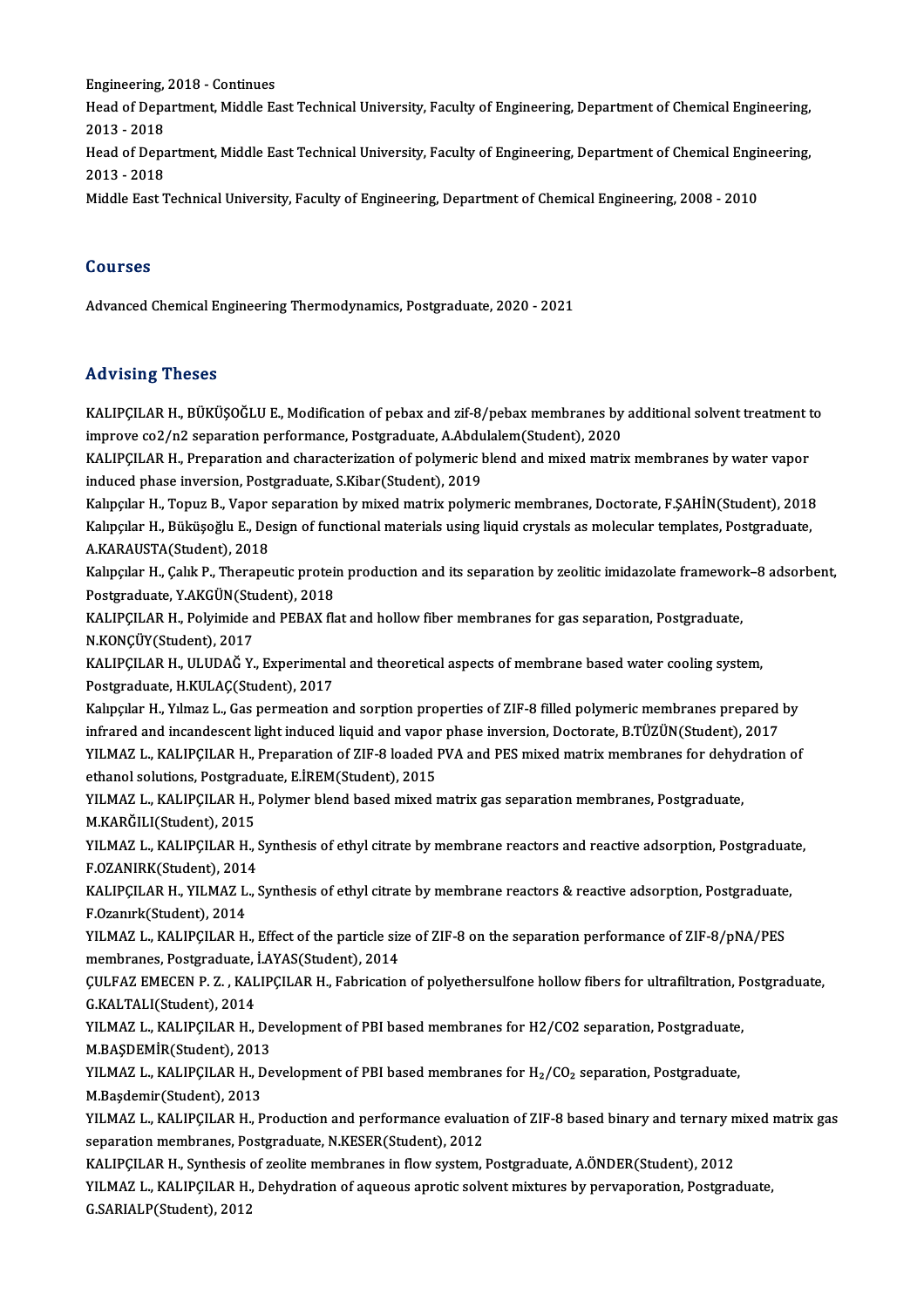KALIPÇILAR H., Pervaporation of ethanol/water mixtures by zeolite a membranes synthesized in batch and flow<br>systems Pestanedusta B ABICAN(Student), 2011 KALIPÇILAR H., Pervaporation of ethanol/water n<br>systems, Postgraduate, B.ARICAN(Student), 2011<br>VILMAZ L. KALIPCU AR H., Effect of operating per KALIPÇILAR H., Pervaporation of ethanol/water mixtures by zeolite a membranes synthesized in batch and flow<br>systems, Postgraduate, B.ARICAN(Student), 2011<br>YILMAZ L., KALIPÇILAR H., Effect of operating parameters on perform

systems, Postgraduate, B.ARICAN(Student), 2011<br>YILMAZ L., KALIPÇILAR H., Effect of operating pa<br>membrane, Postgraduate, E.EDA(Student), 2011<br>YU MAZ L., KALIPCU AP H., Effect of operating pa YILMAZ L., KALIPÇILAR H., Effect of operating parameters on performance of additive/zeolite/polymer mixed matrix<br>membrane, Postgraduate, E.EDA(Student), 2011<br>YILMAZ L., KALIPÇILAR H., Effect of operating parameters on perf

membrane, Postgraduate, E.EDA(Student), 2011<br>YILMAZ L., KALIPÇILAR H., Effect of operating pai<br>membranes, Postgraduate, E.Eda(Student), 2011<br>YU MAZ L. KALIPCU AB H., Dobydration of alsoba YILMAZ L., KALIPÇILAR H., Effect of operating parameters on performance of additive/ zeolite/ polymer n<br>membranes, Postgraduate, E.Eda(Student), 2011<br>YILMAZ L., KALIPÇILAR H., Dehydration of alcohol solutions obtained from

membranes, Postgraduate, E.Eda(Student), 2011<br>YILMAZ L., KALIPÇILAR H., Dehydration of alcohol solutions<br>pervaporation, Postgraduate, E.BÜKÜŞOĞLU(Student), 2010<br>KALIPCU AB H. Synthesis of binderless tubular Zoolite Y mag YILMAZ L., KALIPÇILAR H., Dehydration of alcohol solutions obtained from a solvent recovery process by<br>pervaporation, Postgraduate, E.BÜKÜŞOĞLU(Student), 2010<br>KALIPÇILAR H., Synthesis of binderless tubular Zeolite X macrob

pervaporation, Postgraduate, E.BÜKÜŞOĞLU(Student), 2010<br>KALIPÇILAR H., Synthesis of binderless tubular Zeolite X macrobodies, Postgraduate, İ.ÇETİNTÜRK(Student), 201<br>KALIPÇILAR H., Characterization of zeolite membranes by

KALIPÇILAR H., Synthesis of binderless tubular Zeolite X macrobodies, Postgraduate, İ.ÇETİNTÜRK(Student), 2010<br>KALIPÇILAR H., Characterization of zeolite membranes by gas permeation, Doctorate, B.SOYDAŞ(Student), 2009<br>YILM KALIPÇILAR H., Characterization of zeol<br>YILMAZ L., KALIPÇILAR H., Natural gas <sub>l</sub><br>Postgraduate, Ü.ÇAKAL(Student), 2009<br>YU MAZ L. KALIPCU AB H., Effect of pro YILMAZ L., KALIPÇILAR H., Natural gas purification by zeolite filled polyethersulfone based mixed matrix membranes,<br>Postgraduate, Ü.ÇAKAL(Student), 2009<br>YILMAZ L., KALIPÇILAR H., Effect of preparation and operation paramet

mixed matrix gas separation membranes, Postgraduate, E.KARATAY(Student), 2009 YILMAZ L., KALIPÇILAR H., Effect of preparation and operation parameters on performance of polyethersulfone based<br>mixed matrix gas separation membranes, Postgraduate, E.KARATAY(Student), 2009<br>KALIPÇILAR H., Syntheses of se

mixed matrix gas separation membranes, Postgraduate, E.KARATAY(Student), 2009<br>KALIPÇILAR H., Syntheses of self-supported tubular zeolite A membranes, Postgraduate, C.GÜCÜYENER(:<br>YILMAZ L., KALIPÇILAR H., Polycarbonate base KALIPÇILAR H., Syntheses of self-supported tubular zeolite A membranes, Postgradua<br>YILMAZ L., KALIPÇILAR H., Polycarbonate based zeolite 4A filled mixed matrix membr<br>characterization and gas separation performances, Doctor YILMAZ L., KALIPÇILAR H., Polycarbonate based zeolite 4A filled mixed matrix membranes: Preparation,<br>characterization and gas separation performances, Doctorate, D.ŞEN(Student), 2008<br>KALIPCILAR H., Pervaporation of organic

characterization and gas separation pe<br>KALIPÇILAR H., Pervaporation of organ<br>Postgraduate, Ö.DEDE(Student), 2007<br>KALIPCU AP H. Symthesia of low silice ( KALIPÇILAR H., Pervaporation of organic/water mixtures by MFI type zeolite membranes synthesized in a flow syster<br>Postgraduate, Ö.DEDE(Student), 2007<br>KALIPÇILAR H., Synthesis of low silica/alumina zeolite membranes in a fl

Postgi<br>KALIP<br>2007<br>KALIP KALIPÇILAR H., Synthesis of low silica/alumina zeolite membranes in a flow system, Postgraduate, S.AKBA<br>2007<br>KALIPÇILAR H., Synthesis and characterization of clinoptilolite, Postgraduate, Ö.GÜVENİR(Student), 2005<br>KALIPÇILA

2007<br>KALIPÇILAR H., Synthesis and characterization of clinoptilolite, Postgraduate, Ö.GÜVENİR(Student), 2005<br>KALIPÇILAR H., Effect of seeding on the properties of MFI type zeolite membranes, Postgraduate, E.DİNÇER(Student) KALIP<br>KALIP<br>2005<br>KALIP KALIPÇILAR H., Effect of seeding on the properties of MFI type zeolite membranes, Postgraduate, E.DİNÇER(Student<br>2005<br>KALIPÇILAR H., Synthesis of MFI type zeolite membranes in a continuous system, Postgraduate, P.ZEYNEP(St

2005<br>KALIPÇILAR H., Synthesis of MFI type zeolite membranes in a continuous system, Postgraduate, P.ZEYNEP(Student),<br>2005 KALIPÇILAR H., Synthesis of MFI type zeolite membranes in a continuous system, Postgraduate, P.ZEYNEP(Student),<br>2005<br>KALIPÇILAR H., Investigating the extrusion of alumina silicate pastes for synthesis of monolith zeolite A

2005<br>KALIPÇILAR H., Investigat<br>A.ÖZCAN(Student), 2005<br>YU MAZ L., KALIPCU AP H KALIPÇILAR H., Investigating the extrusion of alumina silicate pastes for synthesis of monolith zeolite A, Postgraduate,<br>A.ÖZCAN(Student), 2005<br>YILMAZ L., KALIPÇILAR H., Effect of compatibilizers on the gas separation perf

A.ÖZCAN(Student), 2005<br>YILMAZ L., KALIPÇILAR H., Effect of c<br>Postgraduate, D.ŞEN(Student), 2003

# Postgraduate, D.ŞEN(Student), 2003<br>Articles Published in Journals That Entered SCI, SSCI and AHCI Indexes

I. Investigating the State of Skin Layer of Asymmetric Polyethersulfone (PES) - Zeolitic Imidazole Free Fubrished in Journals That Enter on Sor, Soor and Throf Indenes<br>Investigating the State of Skin Layer of Asymmetric Polyethersulfone (PES) - Zeolitic Imidazole<br>Framework-8 (ZIF-8) Mixed Matrix Gas Separation Membranes Investigating<br>Framework-8<br>Performance<br>TüzüN ANTEDI Framework-8 (ZIF-8) Mixed Matrix Gas S<br>Performance<br>TÜZÜN ANTEPLİ B., YILMAZ L., KALIPÇILAR H.<br>ChamisturSalast val 7 na 21 2022 (Jaurnal Inc Performance<br>TÜZÜN ANTEPLİ B., YILMAZ L., KALIPÇILAR H.<br>ChemistrySelect, vol.7, no.21, 2022 (Journal Indexed in SCI Expanded)<br>ZIE filled PDMS mixed matrix membranes for senaration of Se

TÜZÜN ANTEPLİ B., YILMAZ L., KALIPÇILAR H.<br>ChemistrySelect, vol.7, no.21, 2022 (Journal Indexed in SCI Expanded)<br>II. ZIF filled PDMS mixed matrix membranes for separation of solvent vapors from nitrogen<br>Sabin E. Tonus B. K ChemistrySelect, vol.7, no.21, 2<br>ZIF filled PDMS mixed matr<br>Sahin F., Topuz B., Kalıpçılar H.<br>JOUPMAL OF MEMPPANE SCIE ZIF filled PDMS mixed matrix membranes for separation of solven<br>Sahin F., Topuz B., Kalıpçılar H.<br>JOURNAL OF MEMBRANE SCIENCE, vol.598, 2020 (Journal Indexed in SCI)<br>Preperation and characterization of supported BES membra

- Sahin F., Topuz B., Kalıpçılar H.<br>JOURNAL OF MEMBRANE SCIENCE, vol.598, 2020 (Journal Indexed in SC)<br>III. Preparation and characterization of supported PES membranes<br>TOPUZ B. VU MAZ L. KALIPCU AB H. **JOURNAL OF MEMBRANE SCIENCE, v<br>Preparation and characterization<br>TOPUZ B., YILMAZ L., KALIPÇILAR H.<br>JOUPNAL OF THE EACHLTY OF ENCH** Preparation and characterization of supported PES membranes<br>TOPUZ B., YILMAZ L., KALIPÇILAR H.<br>JOURNAL OF THE FACULTY OF ENGINEERING AND ARCHITECTURE OF GAZI UNIVERSITY, vol.34, no.1, pp.155-164,<br>2019 (Journal Indoved in S TOPUZ B., YILMAZ L., KALIPÇII<br>JOURNAL OF THE FACULTY OF<br>2019 (Journal Indexed in SCI)<br>The Gee Bermeation Charac JOURNAL OF THE FACULTY OF ENGINEERING AND ARCHITECTURE OF GAZI UNIVERSITY, vol.34, no.1, pp.155-164,<br>2019 (Journal Indexed in SCI)<br>IV. The Gas Permeation Characteristics of Ternary Component Mixed Matrix Membranes Prepared
- 2019 (Journal Indexed in SCI)<br>The Gas Permeation Characteristics of Ternary Co<br>ZIF-8 with a Large Range of Average Particle Size The Gas Permeation Character<br>ZIF-8 with a Large Range of A<br>Ayas I., YILMAZ L., KALIPÇILAR H.<br>INDUSTRIAL & ENCINEERING CH ZIF-8 with a Large Range of Average Particle Size<br>Ayas I., YILMAZ L., KALIPÇILAR H.<br>INDUSTRIAL & ENGINEERING CHEMISTRY RESEARCH, vol.57, no.47, pp.16041-16050, 2018 (Journal Indexed in<br>SCI) Ayas I., YILMAZ L., KALIPCILAR H.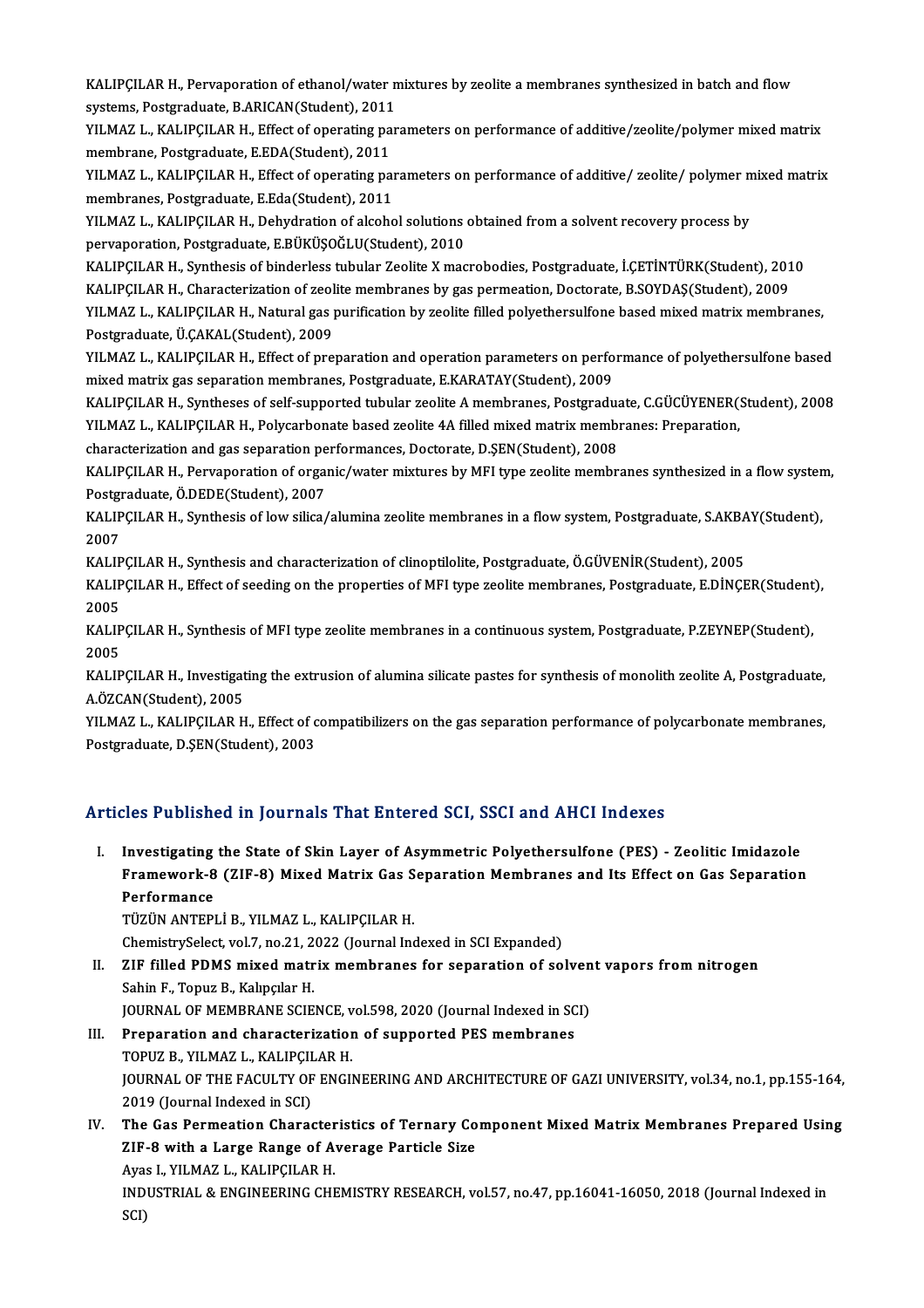| V.     | Synthesis of ZIF-7, ZIF-8, ZIF-67, and ZIF-L from recycled mother liquors                                         |
|--------|-------------------------------------------------------------------------------------------------------------------|
|        | Sahin F., Topuz B., KALIPÇILAR H.                                                                                 |
|        | MICROPOROUS AND MESOPOROUS MATERIALS, vol.261, pp.259-267, 2018 (Journal Indexed in SCI)                          |
| VI.    | Dehydration of Industrial Byproduct Solutions for Recycling via Pervaporation-Adsorption Hybrid                   |
|        | Process                                                                                                           |
|        | BÜKÜŞOĞLU E., KALIPÇILAR H., YILMAZ L.                                                                            |
|        | INDUSTRIAL & ENGINEERING CHEMISTRY RESEARCH, vol.57, no.6, pp.2277-2286, 2018 (Journal Indexed in SCI)            |
| VII.   | Investigation and comparison of mixed matrix membranes composed of polyimide matrimid with                        |
|        | ZIF-8, silicalite, and SAPO-34                                                                                    |
|        | Carter D., Tezel F. H., Kruczek B., KALIPÇILAR H.                                                                 |
|        | JOURNAL OF MEMBRANE SCIENCE, vol.544, pp.35-46, 2017 (Journal Indexed in SCI)                                     |
| VIII.  | Synthesis of ZSM-5 and SAPO-34 membranes in a high temperature-pressure recirculating-flow                        |
|        | system                                                                                                            |
|        | TOPUZ B., Onder A., Bowen T. C., KALIPCILAR H.                                                                    |
|        | CHEMICAL ENGINEERING RESEARCH & DESIGN, vol.117, pp.746-755, 2017 (Journal Indexed in SCI)                        |
| IX.    | Effect of three different PEO-containing additives on the fouling behavior of PES-based                           |
|        | ultrafiltration membranes                                                                                         |
|        | Kaltali G., Kalıpçılar H., Çulfaz Emecen P.Z.                                                                     |
|        | SEPARATION AND PURIFICATION TECHNOLOGY, vol.150, pp.21-28, 2015 (Journal Indexed in SCI)                          |
| Х.     | Synthesis of ZIF-8 from recycled mother liquors                                                                   |
|        | Demir N. K., Topuz B., YILMAZ L., KALIPÇILAR H.                                                                   |
|        | MICROPOROUS AND MESOPOROUS MATERIALS, vol.198, pp.291-300, 2014 (Journal Indexed in SCI)                          |
| XI.    | Effect of Gas Permeation Temperature and Annealing Procedure on the Performance of Binary and                     |
|        | Ternary Mixed Matrix Membranes of Polyethersulfone, SAPO-34, and 2-Hydroxy 5-Methyl Aniline                       |
|        | Oral E. E., YILMAZ L., KALIPÇILAR H.                                                                              |
|        | JOURNAL OF APPLIED POLYMER SCIENCE, vol.131, no.17, 2014 (Journal Indexed in SCI)                                 |
| XII.   | Low temperature synthesis of SAPO-34 in a recirculating-flow system                                               |
|        | Topuz B., Oral E. E., KALIPÇILAR H.                                                                               |
|        | JOURNAL OF POROUS MATERIALS, vol.20, no.6, pp.1491-1500, 2013 (Journal Indexed in SCI)                            |
| XIII.  | Effect of Feed Composition on the Gas Separation Performance of Binary and Ternary Mixed Matrix                   |
|        | Membranes                                                                                                         |
|        | Sen D., YILMAZ L., KALIPÇILAR H.                                                                                  |
|        | SEPARATION SCIENCE AND TECHNOLOGY, vol.48, no.6, pp.859-866, 2013 (Journal Indexed in SCI)                        |
| XIV.   | Effect of feed gas composition on the separation of CO2/CH4 mixtures by PES-SAPO 34-HMA mixed<br>matrix membranes |
|        | Cakal U., YILMAZ L., KALIPÇILAR H.                                                                                |
|        | JOURNAL OF MEMBRANE SCIENCE, vol.417, pp.45-51, 2012 (Journal Indexed in SCI)                                     |
| XV.    | Development of alumina supported ternary mixed matrix membranes for separation of H-2/light-                      |
|        | alkane mixtures                                                                                                   |
|        | Topuz B., YILMAZ L., KALIPÇILAR H.                                                                                |
|        | JOURNAL OF MEMBRANE SCIENCE, vol.415, pp.725-733, 2012 (Journal Indexed in SCI)                                   |
| XVI.   | Crystallization field and rate study for the formation of single phase sodium-potassium and                       |
|        | potassium clinoptilolite                                                                                          |
|        | Guvenir O., KALIPÇILAR H., Culfaz A.                                                                              |
|        | CRYSTAL RESEARCH AND TECHNOLOGY, vol.46, no.4, pp.345-350, 2011 (Journal Indexed in SCI)                          |
| XVII.  | Preparation and performance assessment of binary and ternary PES-SAPO 34-HMA based gas                            |
|        | separation membranes                                                                                              |
|        | Karatay E., KALIPÇILAR H., YILMAZ L.                                                                              |
|        | JOURNAL OF MEMBRANE SCIENCE, vol.364, pp.75-81, 2010 (Journal Indexed in SCI)                                     |
| XVIII. | Effect of Midsynthesis Addition of Silica to the Synthesis Medium on the Properties of MFI-Type                   |
|        | <b>Zeolite Membranes</b>                                                                                          |
|        |                                                                                                                   |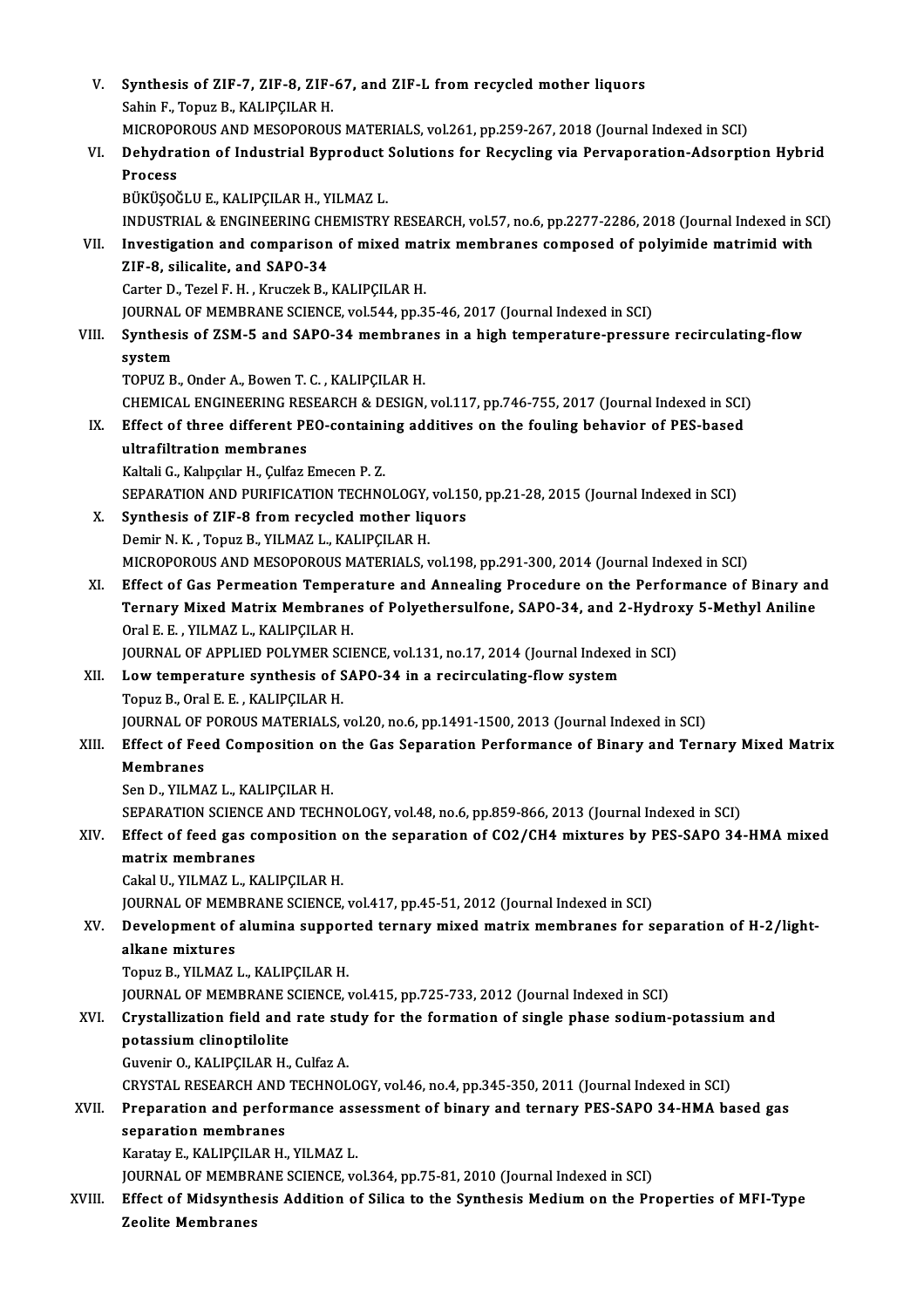Soydas B., KALIPÇILAR H., Culfaz A.

Soydas B., KALIPÇILAR H., Culfaz A.<br>INDUSTRIAL & ENGINEERING CHEMISTRY RESEARCH, vol.49, no.11, pp.5407-5414, 2010 (Journal Indexed in SCI)<br>Senanation of ses and organis/water mixtures by MEI type seelite membranes synthes

Soydas B., KALIPÇILAR H., Culfaz A.<br>INDUSTRIAL & ENGINEERING CHEMISTRY RESEARCH, vol.49, no.11, pp.5407-5414, 2010 (Journal Indexed in SCI)<br>XIX. Separation of gas and organic/water mixtures by MFI type zeolite membrane INDUSTR<br>Separati<br>system<br><sup>Soudes B</sup> Separation of gas and organic/water mixtures by MFI type zeolite membranes synthesized in a flow<br>system<br>Soydas B., Dede O., Culfaz A., KALIPÇILAR H. system<br>Soydas B., Dede O., Culfaz A., KALIPÇILAR H.<br>MICROPOROUS AND MESOPOROUS MATERIALS, vol.127, pp.96-103, 2010 (Journal Indexed in SCI)<br>Crystalligation of silicalite 1 from clear synthosis solutions: Effect of template

- Soydas B., Dede O., Culfaz A., KALIPÇILAR H.<br>MICROPOROUS AND MESOPOROUS MATERIALS, vol.127, pp.96-103, 2010 (Journal Indexed in SCI)<br>XX. Crystallization of silicalite-1 from clear synthesis solutions: Effect of templat MICROPOROUS AND MESOPOROUS MAT<br>Crystallization of silicalite-1 from cl<br>crystallization rate and crystal size<br>Sovdes B. Culfor Emeson B. 7. Kelingilon Crystallization of silicalite-1 from clear synthes<br>crystallization rate and crystal size<br>Soydas B., Çulfaz Emecen P. Z., Kalıpçılar H., Culfaz A.<br>CRYSTAL RESEARCH AND TECHNOLOCY vol 44 pp 8 crystallization rate and crystal size<br>Soydas B., Çulfaz Emecen P. Z. , Kalıpçılar H., Culfaz A.<br>CRYSTAL RESEARCH AND TECHNOLOGY, vol.44, pp.800-806, 2009 (Journal Indexed in SCI)<br>Crystallization field study for the formati
	-
- Soydas B., Çulfaz Emecen P. Z. , Kalıpçılar H., Culfaz A.<br>CRYSTAL RESEARCH AND TECHNOLOGY, vol.44, pp.800-806, 2009 (Journal Indexed in SCI)<br>XXI. Crystallization field study for the formation of single phase sodium cli CRYSTAL RESEARCH AND TECHN<br>Crystallization field study for<br>seed and temperature effects<br>Cuavonir O, KALIBCU AB H, Culto Crystallization field study for the<br>seed and temperature effects<br>Guevenir O., KALIPÇILAR H., Culfaz A.<br>CRYSTAL RESEARCH AND TECHNOLO seed and temperature effects<br>Guevenir O., KALIPÇILAR H., Culfaz A.<br>CRYSTAL RESEARCH AND TECHNOLOGY, vol.44, no.3, pp.293-299, 2009 (Journal Indexed in SCI)<br>Effect of Sode Concentration on the Mernhology of MEL Tune Zeolite Guevenir O., KALIPÇILAR H., Culfaz A.<br>CRYSTAL RESEARCH AND TECHNOLOGY, vol.44, no.3, pp.293-299, 2009 (Journal Indexed in<br>XXII. Effect of Soda Concentration on the Morphology of MFI-Type Zeolite Membranes<br>Seydes B. Culfaz CRYSTAL RESEARCH AND TECHNO<br>Effect of Soda Concentration or<br>Soydas B., Culfaz A., KALIPÇILAR H.<br>CUEMICAL ENCINEERING COMMUN
- Effect of Soda Concentration on the Morphology of MFI-Type Zeolite Membranes<br>Soydas B., Culfaz A., KALIPÇILAR H.<br>CHEMICAL ENGINEERING COMMUNICATIONS, vol.196, pp.182-193, 2009 (Journal Indexed in SCI) Soydas B., Culfaz A., KALIPÇILAR H.<br>CHEMICAL ENGINEERING COMMUNICATIONS, vol.196, pp.182-193, 2009 (Journal Indexed in SCI)<br>XXIII. Synthesis of ZSM-5-type zeolite membranes on, porous disks loaded with different amounts of
- CHEMICAL ENGINEERING COMMUI<br>Synthesis of ZSM-5-type zeolite<br>Dincer E., KALIPÇILAR H., Culfaz A.<br>INDUSTRIAL & ENGINEERING CUE Synthesis of ZSM-5-type zeolite membranes on, porous disks loaded with different amounts of seed<br>Dincer E., KALIPÇILAR H., Culfaz A.<br>INDUSTRIAL & ENGINEERING CHEMISTRY RESEARCH, vol.47, no.14, pp.4743-4749, 2008 (Journal I

Dincer E., KALIPÇILAR H., Culfaz A.<br>INDUSTRIAL & ENGINEERING CHEMISTRY RESEARCH, vol.47, no.14, pp.4743-4749, 2008 (Journal Indexed i<br>XXIV. Development of polycarbonate based zeolite 4A filled mixed matrix gas separati INDUSTRIAL & ENGINEERING<br>Development of polycarbo<br>SEN D., Kalipcilar H., Yilmaz L.<br>JOUPNAL OF MEMPRANE SCU Development of polycarbonate based zeolite 4A filled mixed matrix gas separ<br>SEN D., Kalipcilar H., Yilmaz L.<br>JOURNAL OF MEMBRANE SCIENCE, vol.303, pp.194-203, 2007 (Journal Indexed in SCI)<br>Template free synthesis of ZSM 5

SEN D., Kalipcilar H., Yilmaz L.<br>JOURNAL OF MEMBRANE SCIENCE, vol.303, pp.194-203, 2007 (Journal Indexed in SCI)<br>XXV. Template-free synthesis of ZSM-5 type zeolite layers on porous alumina disks<br>Kalipcilar H., Culfaz A. **JOURNAL OF MEMBRA**<br>Te<mark>mplate-free syntl</mark><br>Kalipcilar H., Culfaz A.<br>TURKISH JOURNAL OF Template-free synthesis of ZSM-5 type zeolite layers on porous alumina disks<br>Kalipcilar H., Culfaz A.<br>TURKISH JOURNAL OF CHEMISTRY, vol.31, no.2, pp.233-242, 2007 (Journal Indexed in SCI)<br>Senaration of butane isomers by ME

Kalipcilar H., Culfaz A.<br>TURKISH JOURNAL OF CHEMISTRY, vol.31, no.2, pp.233-242, 2007 (Journal Indexed in SCI<br>XXVI. Separation of butane isomers by MFI membranes synthesized in a flow system<br>Culfaz B. Z., Culfaz A., Kalips TURKISH JOURNAL OF CHEMISTR!<br>Separation of butane isomers<br>Culfaz P. Z. , Culfaz A., Kalipcilar H.<br>DESALINATION vol 199 pp 357-3 Separation of butane isomers by MFI membranes synthesize<br>Culfaz P. Z. , Culfaz A., Kalipcilar H.<br>DESALINATION, vol.199, pp.357-359, 2006 (Journal Indexed in SCI)<br>Characterization of Faolite membranes by 508 permeation

Culfaz P. Z. , Culfaz A., Kalipcilar H.<br>DESALINATION, vol.199, pp.357-359, 2006 (Journal Indexed in SC<br>XXVII. Characterization of zeolite membranes by gas permeation<br>Soydas B., Culfaz A., Kalipcilar H. DESALINATION, vol.199, pp.357<br>Characterization of zeolite m<br>Soydas B., Culfaz A., Kalipcilar H.<br>DESALINATION vol.199, pp.371 Characterization of zeolite membranes by gas permeation<br>Soydas B., Culfaz A., Kalipcilar H.<br>DESALINATION, vol.199, pp.371-372, 2006 (Journal Indexed in SCI)<br>Development of realite filled polygarbonate mixed metrix *se* 

Soydas B., Culfaz A., Kalipcilar H.<br>DESALINATION, vol.199, pp.371-372, 2006 (Journal Indexed in SCI)<br>XXVIII. Development of zeolite filled polycarbonate mixed matrix gas separation membranes DESALINATION, vol.199, pp.3<br>Development of zeolite fil<br>Sen D., Kalipcilar H., Yilmaz L.<br>DESALINATION, vol.200, pp.2 Development of zeolite filled polycarbonate mixed matrix ga<br>Sen D., Kalipcilar H., Yilmaz L.<br>DESALINATION, vol.200, pp.222-224, 2006 (Journal Indexed in SCI)<br>Effect of seeding on the proporties of MEL type seelite memb

DESALINATION, vol.200, pp.222-224, 2006 (Journal Indexed in SCI)

Sen D., Kalipcilar H., Yilmaz L.<br>DESALINATION, vol.200, pp.222-224, 2006 (Journal Indexed in SCI)<br>XXIX. Effect of seeding on the properties of MFI type zeolite membranes<br>Dincer E., Culfaz A., Kalipcilar H. Effect of seeding on the properties of MFI type zeolite me<br>Dincer E., Culfaz A., Kalipcilar H.<br>DESALINATION, vol.200, pp.66-67, 2006 (Journal Indexed in SCI)<br>Properation of Feolite A types from amorphous aluminosi

XXX. Preparation of zeolite A tubes from amorphous aluminosilicate extrudates Oezcan A., Kalipcilar H. **DESALINATION, vol.20<br>Preparation of zeoli<br>Oezcan A., Kalipcilar H.<br>INDUSTRIAL & ENCINE** Preparation of zeolite A tubes from amorphous aluminosilicate extrudates<br>Oezcan A., Kalipcilar H.<br>INDUSTRIAL & ENGINEERING CHEMISTRY RESEARCH, vol.45, no.14, pp.4977-4984, 2006 (Journal Indexed in SCI)<br>Preparation of MEL t

- Oezcan A., Kalipcilar H.<br>INDUSTRIAL & ENGINEERING CHEMISTRY RESEARCH, vol.45, no.14, pp.4977-4984, 2006 (Journal Indexed<br>XXXI. Preparation of MFI type zeolite membranes in a flow system with circulation of the synthesis<br>Se **INDUSTRI**<br>Preparat<br>solution<br>Culfez P. 3 Preparation of MFI type zeolit<br>solution<br>Culfaz P. Z. , Qulfaz A., Kalipcilar H.<br>MICROBOROUS AND MESOBOROUS
	-

solution<br>Culfaz P. Z. , Qulfaz A., Kalipcilar H.<br>MICROPOROUS AND MESOPOROUS MATERIALS, vol.92, pp.134-144, 2006 (Journal Indexed in SCI)<br>Ces seneration performanes of polyserbonate membranes medified with multifunction:

## Culfaz P. Z. , Qulfaz A., Kalipcilar H.<br>MICROPOROUS AND MESOPOROUS MATERIALS, vol.92, pp.134-144, 2006 (Journal Indexed in SCI)<br>XXXII. Gas separation performance of polycarbonate membranes modified with multifunctional low MICROPOROUS AND MESOPOR<br>Gas separation performanc<br>molecular-weight additives<br>Sep D. Kelingilar H. Vilmar I. Gas separation performan<br>molecular-weight additive<br>Sen D., Kalipcilar H., Yilmaz L.<br>SERARATION SCIENCE AND T molecular-weight additives<br>Sen D., Kalipcilar H., Yilmaz L.<br>SEPARATION SCIENCE AND TECHNOLOGY, vol.41, no.9, pp.1813-1828, 2006 (Journal Indexed in SCI)

Sen D., Kalipcilar H., Yilmaz L.<br>SEPARATION SCIENCE AND TECHNOLOGY, vol.41, no.9, pp.1813-1828, 2006 (Journal Indexed in SCI)<br>XXXIII. Pervaporation of organic/water mixtures through B-ZSM-5 zeolite membranes on monolith su SEPARATION SCIENCE AND TECHNOLOGY,<br><mark>Pervaporation of organic/water mixtu</mark><br>Bowen T., Kalipcilar H., Falconer J., Noble R.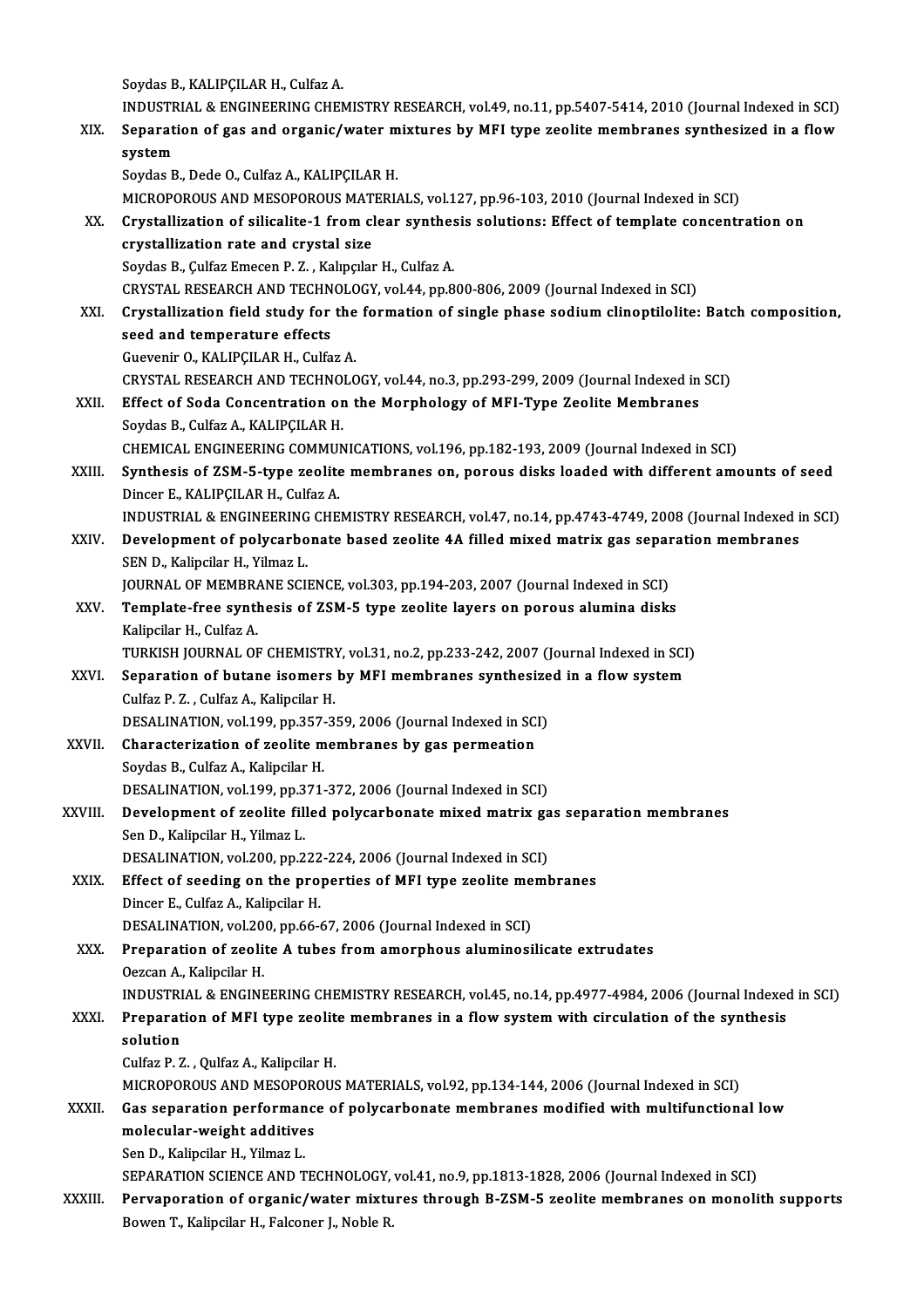JOURNAL OF MEMBRANE SCIENCE, vol.215, pp.235-247, 2003 (Journal Indexed in SCI)<br>Synthesis and conoration proporties of P.ZSM. 5 realite membranes on mone)

JOURNAL OF MEMBRANE SCIENCE, vol.215, pp.235-247, 2003 (Journal Indexed in SCI)<br>XXXIV. Synthesis and separation properties of B-ZSM-5 zeolite membranes on monolith supports **JOURNAL OF MEMBRANE SCIENCE, vol.21<br>Synthesis and separation properties<br>Kalipcilar H., Gade S., Noble R., Falconer J.<br>JOURNAL OF MEMBRANE SCIENCE vol.21** Synthesis and separation properties of B-ZSM-5 zeolite membranes on monolith s<br>Kalipcilar H., Gade S., Noble R., Falconer J.<br>JOURNAL OF MEMBRANE SCIENCE, vol.210, no.1, pp.113-127, 2002 (Journal Indexed in SCI)<br>Separation Kalipcilar H., Gade S., Noble R., Falconer J.<br>JOURNAL OF MEMBRANE SCIENCE, vol.210, no.1, pp.113-127, 2002 (Journal Indexed in SCI)<br>XXXV. Separation of C-4 and C-6 isomer mixtures and alcohol-water solutions by monolith su JOURNAL OF MEMBRANE SCIENCE, vol.210, no.1, pp.113-127, 2002 (Journal Indexed in SCI)

Bowen T., Kalipcilar H., Falconer J., Noble R. DESALINATION, vol.147, pp.331-332, 2002 (Journal Indexed in SCI) Bowen T., Kalipcilar H., Falconer J., Noble R.<br>DESALINATION, vol.147, pp.331-332, 2002 (Journal Indexed in SCI)<br>XXXVI. Synthesis and separation performance of SSZ-13 zeolite membranes on tubular supports<br>Volingilar H. Bowe

DESALINATION, vol.147, pp.331-332, 2002<br>Synthesis and separation performance<br>Kalipcilar H., Bowen T., Noble R., Falconer J.<br>CHEMISTRY OF MATERIALS vol.14, no.2, pr Synthesis and separation performance of SSZ-13 zeolite membranes on tubu.<br>Kalipcilar H., Bowen T., Noble R., Falconer J.<br>CHEMISTRY OF MATERIALS, vol.14, no.8, pp.3458-3464, 2002 (Journal Indexed in SCI)<br>Bole of the water c Kalipcilar H., Bowen T., Noble R., Falconer J.<br>CHEMISTRY OF MATERIALS, vol.14, no.8, pp.3458-3464, 2002 (Journal Indexed in SCI)<br>XXXVII. Role of the water content of clear synthesis solutions on the thickness of silicalite CHEMISTRY OF MATERIALS, vol.14, no.8, pp.3458-3464, 2002 (Journal Indexed in SCI)

Kalipcilar H., Culfaz A. porous alpha-alumina supports<br>Kalipcilar H., Culfaz A.<br>MICROPOROUS AND MESOPOROUS MATERIALS, vol.52, no.1, pp.39-54, 2002 (Journal Indexed in SCI)<br>Preperation of B.7SM 5 mombranes on a monolith sunnert Kalipcilar H., Culfaz A.<br>MICROPOROUS AND MESOPOROUS MATERIALS, vol.52, no.1, pp.39-<br>XXXVIII. Preparation of B-ZSM-5 membranes on a monolith support<br>Kalipsilan H. Ealsonar J. Noble B. MICROPOROUS AND MESOPOROU<br>Preparation of B-ZSM-5 meml<br>Kalipcilar H., Falconer J., Noble R.<br>JOUDNAL OF MEMPDANE SCIENC Preparation of B-ZSM-5 membranes on a monolith support<br>Kalipcilar H., Falconer J., Noble R.<br>JOURNAL OF MEMBRANE SCIENCE, vol.194, no.1, pp.141-144, 2001 (Journal Indexed in SCI)<br>Influence of nature of silice source on temp Kalipcilar H., Falconer J., Noble R.<br>JOURNAL OF MEMBRANE SCIENCE, vol.194, no.1, pp.141-144, 2001 (Journal Index<br>XXXIX. Influence of nature of silica source on template-free synthesis of ZSM-5

**JOURNAL OF MEMBRA**<br>I**nfluence of nature<br>Kalipcilar H., Culfaz A.**<br>CPVSTAL PESEAPCH Influence of nature of silica source on template-free synthesis of ZSM-5<br>Kalipcilar H., Culfaz A.<br>CRYSTAL RESEARCH AND TECHNOLOGY, vol.36, no.11, pp.1197-1207, 2001 (Journal Indexed in SCI)<br>Synthesis of submisson silisalit Kalipcilar H., Culfaz A.<br>CRYSTAL RESEARCH AND TECHNOLOGY, vol.36, no.11, pp.1197-1207, 20<br>XL. Synthesis of submicron silicalite-1 crystals from clear solutions<br>Kalipcilar H., Culfaz A. CRYSTAL RESEARCH<br>Synthesis of submic<br>Kalipcilar H., Culfaz A.<br>CPYSTAL PESEAPCH.

CRYSTAL RESEARCH AND TECHNOLOGY, vol.35, no.8, pp.933-942, 2000 (Journal Indexed in SCI)

### Articles Published in Other Journals

I. MFI TİPİ ZEOLİT MEMBRANLARIN YÜKSEK SICAKLIKTA GERİ DÖNGÜLÜ AKIŞ SİSTEMİNDE SENTEZİ TOPUZ B., Saka Onder A., KALIPÇILAR H. MFI TİPİ ZEOLİT MEMBRANLARIN YÜKSEK SICAKLIKTA GERİ DÖNGÜLÜ AKIŞ SİSTEMİNDE SENTEZİ<br>TOPUZ B., Saka Onder A., KALIPÇILAR H.<br>DOKUZ EYLUL UNIVERSITY FACULTY OF ENGINEERING JOURNAL OF SCIENCE AND ENGINEERING, vol.20, pp.698-<br>7 TOPUZ B., Saka Onder A., KALIPÇILAR H.<br>DOKUZ EYLUL UNIVERSITY FACULTY OF ENGI<br>710, 2018 (Other Refereed National Journals)

## 710, 2018 (Other Refereed National Journals)<br>Refereed Congress / Symposium Publications in Proceedings

efereed Congress / Symposium Publications in Proceedings<br>I. Development of membranes and investigating their potential in Turkish Chemical Industry<br>Kalugalar H Noon Cong<br>Developme<br>Kalıpçılar H.<br>EMCC 2019 Development of membranes and investigating their po<br>Kalıpçılar H.<br>EMCC 2018, Ankara, Turkey, 31 August - 02 September 2018<br>ZIE Based PDMS MMMs for Separation Ethanol and IB

- Kalıpçılar H.<br>EMCC 2018, Ankara, Turkey, 31 August 02 September 2018<br>II. ZIF Based PDMS MMMs for Separation Ethanol and IPA from Nitrogen<br>SAUIN E TOPUZ P KALIPCU AP H EMCC 2018, Ankara, Turkey, 31 Aug<br>ZIF Based PDMS MMMs for Sep<br>ŞAHİN F., TOPUZ B., KALIPÇILAR H.<br>Euromombrone 9, 12 July 2019 ZIF Based PDMS MMMs for Se<br>SAHIN F., TOPUZ B., KALIPÇILAR<br>Euromembrane, 9 - 13 July 2018<br>Oriented ZIE L (BERAY MMMs SAHIN F., TOPUZ B., KALIPÇILAR H.<br>Euromembrane, 9 - 13 July 2018<br>III. Oriented ZIF-L/PEBAX MMMs for CO2/N2 Separation<br>SAHIN E. TOPUZ B. KALIPCU AR H.
- Euromembrane, 9 13 July 2018<br>Oriented ZIF-L/PEBAX MMMs fo<br>ŞAHİN F., TOPUZ B., KALIPÇILAR H.<br>Euromembrane 2018 9 12 July 20 Oriented ZIF-L/PEBAX MMMs for C<br>SAHIN F., TOPUZ B., KALIPÇILAR H.<br>Euromembrane 2018, 9 - 13 July 2018<br>Sanayi ve Presse Carlarının Ayurum
- ŞAHİN F., TOPUZ B., KALIPÇILAR H.<br>Euromembrane 2018, 9 13 July 2018<br>IV. Sanayi ve Proses Gazlarının Ayırımı İçin Karışık Matrisli Membran Üretimine Yönelik Çalışmalar<br>Kalıngılar H Euromembr<br>Sanayi ve F<br>Kalıpçılar H.<br>E. Ulucel Mo Sanayi ve Proses Gazlarının Ayırımı İçin Karışık Matrisli Membran Üretimine Yönelik Çalışmal<br>Kalıpçılar H.<br>5. Ulusal Membran Teknolojileri ve Uygulamaları Sempozyumu, İstanbul, Turkey, 21 - 23 September 2017<br>71EL (PDMS miv

Kalıpçılar H.<br>5. Ulusal Membran Teknolojileri ve Uygulamaları Sempozyumu, İstanbul, Turkey, 21 - 23 September 2017<br>7. ZIFL/PDMS mixed matrix membranes for separation of ethyl alcohol and isopropyl alcohol from<br>1. Nitnogon 5. Ulusal M<br>ZIFL/PDI<br>nitrogen<br>Sabin E. T ZIFL/PDMS mixed matrix mem<br>nitrogen<br>Sahin F., TOPUZ B., KALIPÇILAR H.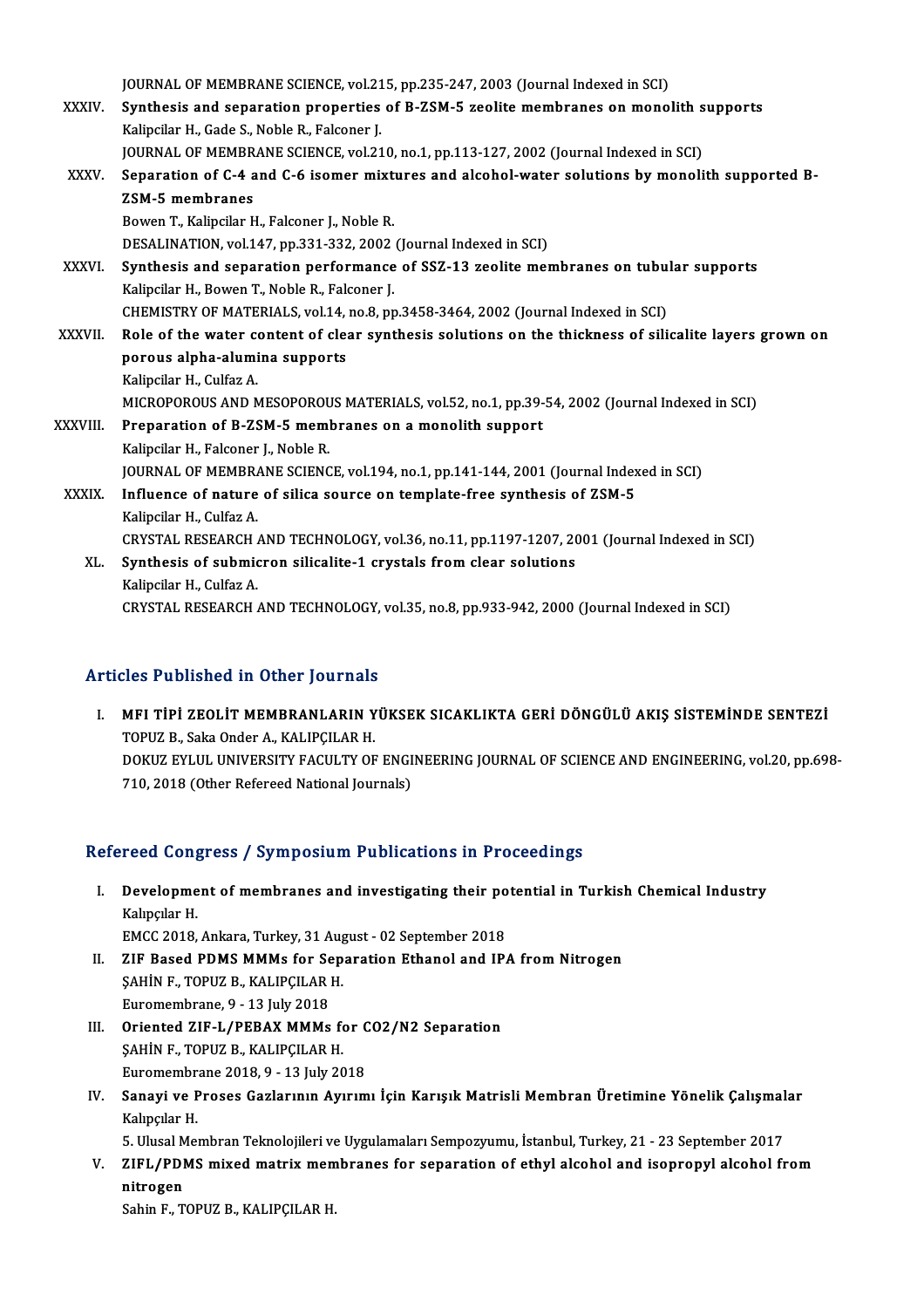ICOM, 29 July - 04 August 2017<br>MEMPRANE REACTORS

- ICOM, 29 July 04 August 2<br>VI. MEMBRANE REACTORS ICOM, 29 July -<br>**MEMBRANE R<br>KALIPÇILAR H.**<br>Solar Evele Wo VI. MEMBRANE REACTORS<br>KALIPÇILAR H.<br>Solar Fuels Workshop, Turkey, 04 April 2017
- VII. Polimerik membranlar ile UOB Azot Karışımlarının Ayrılması KALIPÇILAR H., TOPUZ B., ŞAHİN ÇAKANYILDIRIM F. Polimerik membranlar ile UOB Azot Karışımlarının Ayrılması<br>KALIPÇILAR H., TOPUZ B., ŞAHİN ÇAKANYILDIRIM F.<br>Ulusal Kimya Mühendisliği Kongresi 2016, Turkey, 23 - 26 August 2016<br>Asimetrik Poliimid Caz Auuum Membranlarının Ha
- VIII. Asimetrik Poliimid Gaz Ayırım Membranlarının Hazırlanması ve Karakterizasyonu<br>KALIPCILAR H., YILMAZ L., TÜZÜN ANTEPLİ B. Ulusal Kimya Mühendisliği Kongresi 2016, Turk<br>Asimetrik Poliimid Gaz Ayırım Membranla<br>KALIPÇILAR H., YILMAZ L., TÜZÜN ANTEPLİ B.<br>Ulusal Kimya Mühandisliği Kongresi 2016, Turk Asimetrik Poliimid Gaz Ayırım Membranlarının Hazırlanması ve<br>KALIPÇILAR H., YILMAZ L., TÜZÜN ANTEPLİ B.<br>Ulusal Kimya Mühendisliği Kongresi 2016, Turkey, 23 - 26 August 2016<br>Preperation And Characterization of Polymar Pland KALIPÇILAR H., YILMAZ L., TÜZÜN ANTEPLİ B.<br>Ulusal Kimya Mühendisliği Kongresi 2016, Turkey, 23 - 26 August 2016<br>IX. Preparation And Characterization of Polymer Blend Based Mixed Matrix Membranes<br>VILMAZ L. KALIPCU AB H.
- Ulusal Kimya Mühendisliği Kongres<br><mark>Preparation And Characterizati</mark><br>YILMAZ L., KALIPÇILAR H., Melis K.<br>EuroMembrene<sup>2015,</sup> Assben, Cern Preparation And Characterization of Polymer Blend Base<br>YILMAZ L., KALIPÇILAR H., Melis K.<br>EuroMembrane2015, Aachen, Germany, 6 - 10 September 2015<br>E est of PEO containing additives on fouling bohaviour of YILMAZ L., KALIPÇILAR H., Melis K.<br>EuroMembrane2015, Aachen, Germany, 6 - 10 September 2015<br>X. E ect of PEO containing additives on fouling behaviour of PES based ultra ltration membranes<br>Kaltak C. KALIPCU AR H. CULEAZ EME
- EuroMembrane2015, Aachen, Germany, 6 10 S<br>E ect of PEO containing additives on foulin<br>Kaltalı G., KALIPÇILAR H., ÇULFAZ EMECEN P. Z.<br>Euromembrane 2015, 7 10 September 2015 E ect of PEO containing additives on fouling<br>Kaltali G., KALIPÇILAR H., ÇULFAZ EMECEN P. .<br>Euromembrane 2015, 7 - 10 September 2015<br>Asymmetris Mived Metriy PES 71E 9 Mem Kaltalı G., KALIPÇILAR H., ÇULFAZ EMECEN P. Z.<br>Euromembrane 2015, 7 - 10 September 2015<br>XI. Asymmetric Mixed Matrix PES ZIF 8 Membrane for CO2 Removal from CH4<br>VII MAZ L. KALIPCU AP H. TÜZÜN ANTERLİ P.
- Euromembrane 2015, 7 10 September 2015<br>Asymmetric Mixed Matrix PES ZIF 8 Mem<br>YILMAZ L., KALIPÇILAR H., TÜZÜN ANTEPLİ B.<br>Euromembrane 2015, Aseban Carmany 6, 10 Asymmetric Mixed Matrix PES ZIF 8 Membrane for CO2 R<br>YILMAZ L., KALIPÇILAR H., TÜZÜN ANTEPLI B.<br>Euromembrane 2015, Aachen, Germany, 6 - 10 September 2015<br>Development of ZIE 8 BVA Mixed Matrix Berusperation M YILMAZ L., KALIPÇILAR H., TÜZÜN ANTEPLİ B.<br>Euromembrane 2015, Aachen, Germany, 6 - 10 September 2015<br>XII. Development of ZIF 8 PVA Mixed Matrix Pervaporation Membranes<br>VII MAZ L. KALIPCILAR H. SENVIPT E İ
- Euromembrane 2015, Aachen, Germany,<br>Development of ZIF 8 PVA Mixed Ma<br>YILMAZ L., KALIPÇILAR H., ŞENYURT E. İ.<br>Euromembrane 2015, Asshan, Cermany Development of ZIF 8 PVA Mixed Matrix Pervaporation M<br>YILMAZ L., KALIPÇILAR H., ŞENYURT E. İ.<br>Euromembrane 2015, Aachen, Germany, 6 - 10 September 2015<br>Selvent Besevery by PDMS ZIEs Mixed Matrix Membranes YILMAZ L., KALIPÇILAR H., ŞENYURT E. İ.<br>Euromembrane 2015, Aachen, Germany, 6 - 10 September 2015<br>XIII. Solvent Recovery by PDMS ZIFs Mixed Matrix Membranes
- Euromembrane 2015, Aachen, Germany, 6 10 Septe<br>Solvent Recovery by PDMS ZIFs Mixed Matrix I<br>ŞAHİN ÇAKANYILDIRIM F., TOPUZ B., KALIPÇILAR H.<br>Furomembrane 2015, 7 10 September 2015 Solvent Recovery by PDMS ZIFs Mixed M<br>ŞAHİN ÇAKANYILDIRIM F., TOPUZ B., KALIPÇII<br>Euromembrane 2015, 7 - 10 September 2015<br>Elif İram SENYUPT Lavant VILMAZ Halil I SAHİN ÇAKANYILDIRIM F., TOPUZ B., KALIPÇILAR H.<br>Euromembrane 2015, 7 - 10 September 2015<br>XIV. Elif İrem SENYURT Levent YILMAZ Halil KALIPÇILAR<br>SENYURT E İ. YU MAZ L. KALIPÇILAR H
- Euromembrane 2015, 7 10 September 2<br>Elif İrem SENYURT Levent YILMAZ H.<br>ŞENYURT E. İ., YILMAZ L., KALIPÇILAR H.<br>Euromembrane 2015, 7 10 September 2 Elif İrem SENYURT Levent YILMAZ Halil I<br>ŞENYURT E. İ. , YILMAZ L., KALIPÇILAR H.<br>Euromembrane 2015, 7 - 10 September 2015<br>Fffest of PEO sentaining additives on fou
- SENYURT E. İ. , YILMAZ L., KALIPÇILAR H.<br>Euromembrane 2015, 7 10 September 2015<br>XV. Effect of PEO containing additives on fouling behaviour of PES based ultrafiltration membranes<br>CÜLCİN K. KALIPCU AR H. CULEAZ EMECEN Euromembrane 2015, 7 - 10 September 2015<br>Effect of PEO containing additives on fouling<br>GÜLÇİN K., KALIPÇILAR H., ÇULFAZ EMECEN P. Z. Effect of PEO containing additives of<br>GÜLÇİN K., KALIPÇILAR H., ÇULFAZ EME<br>Euromembrane, 6 - 11 September 2015<br>Kirlanmaya karal dirangli poli atar q GÜLÇİN K., KALIPÇILAR H., ÇULFAZ EMECEN P. Z.<br>Euromembrane, 6 - 11 September 2015<br>XVI. Kirlenmeye karşı dirençli poli eter sülfon ultrafiltrasyon membranlarının üretimi
- Euromembrane, 6 11 September 2015<br>Kirlenmeye karşı dirençli poli eter sülfon ult:<br>KALTALI G., KALIPÇILAR H., ÇULFAZ EMECEN P. Z.<br>Illusel Kimya Mühandisliği Kongresi (IIKMK 11), Es Kirlenmeye karşı dirençli poli eter sülfon ultrafiltrasyon membranlarının üretim<br>KALTALI G., KALIPÇILAR H., ÇULFAZ EMECEN P. Z.<br>Ulusal Kimya Mühendisliği Kongresi (UKMK 11), Eskişehir, Turkey, 2 - 05 September 2014<br>Alumina KALTALI G., KALIPÇILAR H., ÇULFAZ EMECEN P. Z.<br>Ulusal Kimya Mühendisliği Kongresi (UKMK 11), Eskişehir, Turkey, 2<br>XVII. Alumina destekler üzerinde MFI tipi zeolit membran sentezi<br>CULEAZ EMECEN B. Z., KALIBCU AB H., CULEAZ
- Ulusal Kimya Mühendisliği Kongresi (UKMK 11), E:<br>Alumina destekler üzerinde MFI tipi zeolit m<br>ÇULFAZ EMECEN P. Z. , KALIPÇILAR H., ÇULFAZ A.<br>18 Hlusal Kimya Kongresi (2004), Kara Turkay 2. Alumina destekler üzerinde MFI tipi zeolit membran sentez<br>ÇULFAZ EMECEN P. Z. , KALIPÇILAR H., ÇULFAZ A.<br>18. Ulusal Kimya Kongresi (2004), Kars, Turkey, 22 - 26 July 2013<br>Antifouling strategies for ultrafiltration and migr CULFAZ EMECEN P. Z. , KALIPÇILAR H., CULFAZ A.<br>18. Ulusal Kimya Kongresi (2004), Kars, Turkey, 22 - 26 July 2013<br>XVIII. Antifouling strategies for ultrafiltration and microfiltration
- 18. Ulusal Kimya Kongresi (2004), Kars, Turkey, 22 26 July 20<br>Antifouling strategies for ultrafiltration and microfiltrat<br>ÇULFAZ EMECEN P. Z. , KALIPÇILAR H., KALTALI G., GENÇAL Y.<br>20th Summer School of Euroneen Membrane Antifouling strategies for ultrafiltration and microfiltration<br>CULFAZ EMECEN P. Z. , KALIPCILAR H., KALTALI G., GENCAL Y.<br>29th Summer School of European Membrane Society, Germany, 22 - 26 July 2013<br>Kovukly elvef tini polis CULFAZ EMECEN P. Z., KALIPÇILAR H., KALTALI G., GENÇAL Y.<br>29th Summer School of European Membrane Society, Germany, 22 - 26 July 2013<br>XIX. Kovuklu elyaf tipi polietersülfon ultrafiltrasyon membranlarının üretimi
- 29th Summer School of European Membrane Socie<br>Kovuklu elyaf tipi polietersülfon ultrafiltrasy<br>KALTALI G., KALIPÇILAR H., ÇULFAZ EMECEN P. Z.<br>10 Ulucel Kimua Mühandisliği Kanstesi (UKMK 200 Kovuklu elyaf tipi polietersülfon ultrafiltrasyon membranlarının üretimi<br>KALTALI G., KALIPÇILAR H., ÇULFAZ EMECEN P. Z.<br>10. Ulusal Kimya Mühendisliği Kongresi (UKMK 2012), Turkey, 3 - 06 September 2012<br>Separation of butane KALTALI G., KALIPÇILAR H., ÇULFAZ EMECEN P. Z.<br>10. Ulusal Kimya Mühendisliği Kongresi (UKMK 2012), Turkey, 3 - 06 September 2012<br>XX. Separation of butane isomers by MFI membranes synthesized in a flow system<br>CULFAZ EMECEN
- 10. Ulusal Kimya Mühendisliği Kongresi (UKMK 2012), Turkey, 3 06 September 2012<br>Separation of butane isomers by MFI membranes synthesized in a flow syste<br>ÇULFAZ EMECEN P. Z., ÇULFAZ A., KALIPÇILAR H.<br>Euromembrane 2006, T Separation of butane isomers by MFI membranes synthe<br>CULFAZ EMECEN P. Z. , CULFAZ A., KALIPCILAR H.<br>Euromembrane 2006, Taormina, Italy, 24 - 28 September 2006<br>Sünekli akıs sisteminde senter edilen MEI tipi reelit mem
- CULFAZ EMECEN P. Z. , ÇULFAZ A., KALIPÇILAR H.<br>Euromembrane 2006, Taormina, Italy, 24 28 September 2006<br>XXI. Sürekli akış sisteminde sentez edilen MFI tipi zeolit membranların tek gaz geçirgenlik ölçümleri ve<br>eift saz ka Euromembrane 2006, Taormina, Italy, 24 - 28 September<br>Sürekli akış sisteminde sentez edilen MFI tipi zeoli<br>çift gaz karışımlarının ayrımı ile karakterizasyonu<br>SOVDAS SÖZEP P. CULEAZ EMECEN P. Z. CULEAZ A. KA Sürekli akış sisteminde sentez edilen MFI tipi zeolit membran<br>çift gaz karışımlarının ayrımı ile karakterizasyonu<br>SOYDAŞ SÖZER B., ÇULFAZ EMECEN P. Z. , ÇULFAZ A., KALIPÇILAR H.<br>7. Ulugal Yimua Mühandialiği Kanaresi (UKMK çift gaz karışımlarının ayrımı ile karakterizasyonu<br>SOYDAŞ SÖZER B., ÇULFAZ EMECEN P. Z. , ÇULFAZ A., KALIPÇILAR H.<br>7. Ulusal Kimya Mühendisliği Kongresi (UKMK 2006), Eskişehir, Turkey, 5 - 08 September 2006
- XXII. Research on zeolite membranes in Chemical Engineering Department of Middle East Technical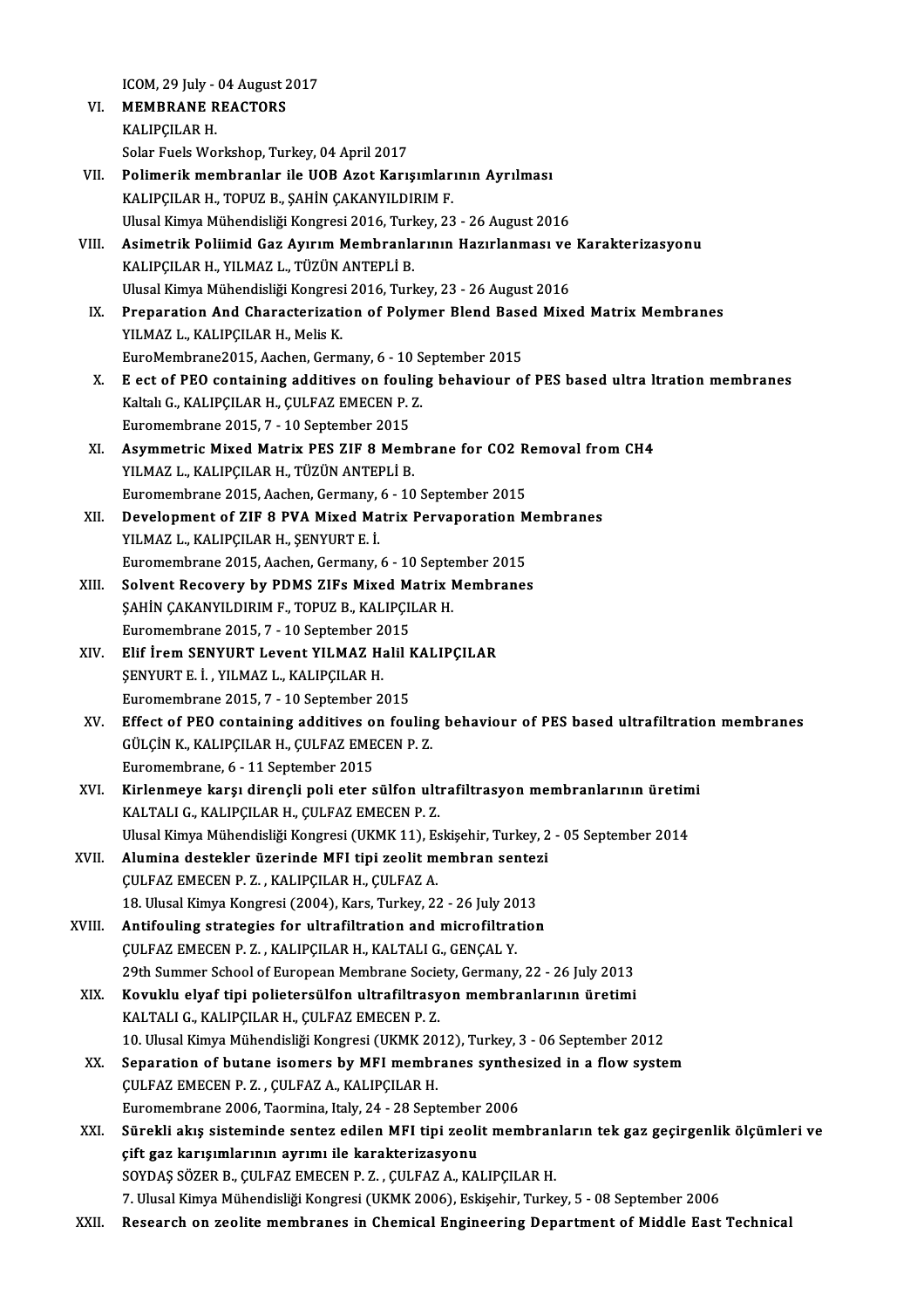University

University<br>KALIPÇILAR H., DİNÇER E., ÇULFAZ EMECEN P. Z. , SOYDAŞ SÖZER B., ÇULFAZ A.<br>Annligation of Nanatashnalasias for Sanaration and reseyery of valatile exsenis.

Application of Nanotechnologies for Separation and recovery of volatile organic compounds (ANVOC 2005), Istanbul, Turkey, 30 May - 01 June 2005 KALIPÇILAR H., DİNÇER E., ÇULFAZ EME<br>Application of Nanotechnologies for Sepa<br>İstanbul, Turkey, 30 May - 01 June 2005

### Supported Projects

Supported Projects<br>KALIPÇILAR H., ÇOLPANKAN M. O. , YILMAZ L., ORUÇ D., Project Supported by Higher Education Institutions, ZIF Katkılı<br>RERAX ve RES Karisık Matrisli Mambranlar ilə Gaz Ayrıyını, 2019, 2019 PEPOT CORTT SYSOLS<br>RALIPÇILAR H., ÇOLPANKAN M. O. , YILMAZ L., ORUÇ D., Project Suppor<br>PEBAX ve PES Karışık Matrisli Membranlar ile Gaz Ayırımı, 2018 - 2019<br>KALIPCU AB H. Project Supported by Higher Education Institutions KALIPÇILAR H., ÇOLPANKAN M. O. , YILMAZ L., ORUÇ D., Project Supported by Higher Education Institutions, ZIF Katk<br>PEBAX ve PES Karışık Matrisli Membranlar ile Gaz Ayırımı, 2018 - 2019<br>KALIPÇILAR H., Project Supported by Hi

PEBAX ve PES Karışık Matrisli Membranlar ile Gaz Ayırımı, 2018 - 2019<br>KALIPÇILAR H., Project Supported by Higher Education Institutions, NANO BOYUTLU 2-METİLİMİDAZOL ÇİNKO TUZ<br>KRİSTALLERİNİN SÜREKLİ KARIŞTIRILAN TANK RAKTÖ KALIP<br>KRİST<br>2017<br>KALIP KRİSTALLERİNİN SÜREKLİ KARIŞTIRILAN TANK RAKTÖRÜNDE GERİ DÖNÜŞÜMLÜ OLARAK SENTEZLEN<br>2017<br>KALIPÇILAR H., Project Supported by Higher Education Institutions, SIVI KRİSTAL ORTAMDA PARÇACIK<br>ETKİLESMI ERİNİN İNCELENMESİ, 2017, 2017<br>KALIPÇILAR H., Project Supported by Higher Education Institutions, SIVI KRİSTAL ORTAMDA PARÇACIK

ETKİLEŞMLERİNİN İNCELENMESİ, 2017 - 2017

KALIPÇILAR H., Project Supported by Higher Education Institutions, Asimetrik-kompozit kovuklu elyaf gaz ayırım<br>membranlarının üretilmesi, 2017 - 2017 KALIPÇILAR H., Project Supported by Higher Education Institutions, Asimetrik-kompozit kovuklu elyaf gaz ayırım<br>membranlarının üretilmesi, 2017 - 2017<br>KALIPÇILAR H., Project Supported by Higher Education Institutions, MEMBR

membranlarının üretilmesi, 2017 - 20<br>KALIPÇILAR H., Project Supported by<br>GERÇEKLEŞTİRİLMESİ, 2017 - 2017<br>KALIPCU AR H. Project Supported by KALIPÇILAR H., Project Supported by Higher Education Institutions, MEMBRAN TEMELLİ SOĞUTMA İŞLEMLER<br>GERÇEKLEŞTİRİLMESİ, 2017 - 2017<br>KALIPÇILAR H., Project Supported by Higher Education Institutions, ZIF-8 DOLGULU PDMS KARI

GERÇEKLEŞTİRİLMESİ, 2017 - 2017<br>KALIPÇILAR H., Project Supported by Higher Education Institutions, ZIF-8 DOLGULU PDMS KARIŞIK MATRİSLİ<br>MEMBRANLAR, 2017 - 2017 KALIPÇILAR H., Project Supported by Higher Education Institutions, ZIF-8 DOLGULU PDMS KARIŞIK MATRİSLİ<br>MEMBRANLAR, 2017 - 2017<br>KALIPÇILAR H., Project Supported by Higher Education Institutions, ZIF-L/PDMS KARIŞIK MATRİSLİ

MEMBRANLAR, 2017 - 201<br>KALIPÇILAR H., Project Su<br>UOB AYRIMI, 2017 - 2017<br>KALIPCU AB H., Project Su KALIPÇILAR H., Project Supported by Higher Education Institutions, ZIF-L/PDMS KARIŞIK MATRİSLİ MEMBRANI<br>UOB AYRIMI, 2017 - 2017<br>KALIPÇILAR H., Project Supported by Higher Education Institutions, POLİMER MEMBRANLARIN GAZ SO

UOB AYRIMI, 2017 - 2017<br>KALIPÇILAR H., Project Supported by Higher Education Institutions, POLİMER MEMBRANLARIN GAZ SOĞURMA<br>KAPASİTELERİNİN SAPTANMASI, 2017 - 2017 KALIPÇILAR H., Project Supported by Higher Education Institutions, POLİMER MEMBRANLARIN GAZ SOĞURMA<br>KAPASİTELERİNİN SAPTANMASI, 2017 - 2017<br>KALIPÇILAR H., KULAÇ H., Project Supported by Higher Education Institutions, Polim

KAPASİTELERİNİN SAPTANMASI, 2017 - 2017<br>KALIPÇILAR H., KULAÇ H., Project Supported by H<br>nemlendirme işlemlerinin yapılması, 2016 - 2016<br>KALIPCU AR H. SAHİN E. Project Supported by Hi KALIPÇILAR H., KULAÇ H., Project Supported by Higher Education Institutions, Polimerik membranları kullanarak<br>nemlendirme işlemlerinin yapılması, 2016 - 2016<br>KALIPÇILAR H., ŞAHİN F., Project Supported by Higher Education I

nemlendirme işlemlerinin yapılması, 2016 - 2016<br>KALIPÇILAR H., ŞAHİN F., Project Supported by Higher Education Institutions, Karışık Matrisli Membranlar ile Uçucu<br>Organik Bileşenlerin Ayrılması, 2015 - 2016 KALIPÇILAR H., ŞAHİN F., Project Supported by Higher Education Institutions, Karışık Matrisli Membranlar ile Uçucı<br>Organik Bileşenlerin Ayrılması, 2015 - 2016<br>KALIPÇILAR H., Project Supported by Higher Education Institutio

Organik Bileşenlerin A<br>KALIPÇILAR H., Projec<br>PROJESİ, 2014 - 2016<br>KALIPCU AB H., Projec KALIPÇILAR H., Project Supported by Higher Education Institutions, FEN BİLİMLERİ ENSTİTÜSÜ/LİSANSÜSTÜ TEZ<br>PROJESİ, 2014 - 2016<br>KALIPÇILAR H., Project Supported by Higher Education Institutions, FEN BİLİMLERİ ENSTİTÜSÜ/LİSA

PROJESİ, 2014 - 2016<br>KALIPÇILAR H., Projec<br>PROJESİ, 2014 - 2016<br>KALIPCU AR H., Projec KALIPÇILAR H., Project Supported by Higher Education Institutions, FEN BİLİMLERİ ENSTİTÜSÜ/LİSANSÜSTÜ TEZ<br>PROJESİ, 2014 - 2016<br>KALIPÇILAR H., Project Supported by Higher Education Institutions, FEN BİLİMLERİ ENSTİTÜSÜ/LİSA

PROJESİ, 2014 - 2016<br>KALIPÇILAR H., Project Supported by Higher Education Institutions, FEN BİLİMLERİ ENSTİTÜSÜ/LİSANSÜSTÜ TEZ<br>PROJESİ, 2014 - 2016 KALIPÇILAR H., Project Supported by Higher Education Institutions, FEN BİLİMLERİ ENSTİTÜSÜ/LİSANSÜSTÜ TEZ<br>PROJESİ, 2014 - 2016<br>KALIPÇILAR H., Project Supported by Higher Education Institutions, FEN BİLİMLERİ ENSTİTÜSÜ/LİSA

PROJESİ, 2014 - 2016<br>KALIPÇILAR H., Projec<br>PROJESİ, 2014 - 2015<br>KALIPCU AB H., Projec KALIPÇILAR H., Project Supported by Higher Education Institutions, FEN BİLİMLERİ ENSTİTÜSÜ/LİSANSÜSTÜ TEZ<br>PROJESİ, 2014 - 2015<br>KALIPÇILAR H., Project Supported by Higher Education Institutions, ETANOL SUSUZLAŞTIRILMASI İÇİ

PROJESİ, 2014 - 2015<br>KALIPÇILAR H., Project Supported by Higher Education Institutions, ETANOL SUSUZLAŞTIRILMASI İÇİN ASİMTERİK<br>PERVAPORASYON MEMBRANLARININ ÜRETİLMESİ, 2014 - 2015 KALIPÇILAR H., Project Supported by Higher Education Institutions, ETANOL SUSUZLAŞTIRILMASI İÇİN ASİMTERİK<br>PERVAPORASYON MEMBRANLARININ ÜRETİLMESİ, 2014 - 2015<br>KALIPÇILAR H., Project Supported by Higher Education Instituti

PERVAPORASYON ME<br>KALIPÇILAR H., Projec<br>PROJESİ, 2014 - 2015<br>KALIPCILAR H., Türün KALIPÇILAR H., Project Supported by Higher Education Institutions, FEN BİLİMLERİ ENSTİTÜSÜ/LİSANSÜSTÜ TEZ<br>PROJESİ, 2014 - 2015<br>KALIPÇILAR H., Tüzün B., Project Supported by Higher Education Institutions, Asimetrik Karışık

PROJESİ, 2014 - 2015<br>KALIPÇILAR H., Tüzün B., Projec<br>Gaz Saflaştırılması, 2014 - 2014<br>KALIPCU AB H., Project Support KALIPÇILAR H., Tüzün B., Project Supported by Higher Education Institutions, Asimetrik Karışık Matrisli Membranla<br>Gaz Saflaştırılması, 2014 - 2014<br>KALIPÇILAR H., Project Supported by Higher Education Institutions, FEN BİLİ

Gaz Saflaştırılması, 2014 - 2014<br>KALIPÇILAR H., Project Support<br>PROJESİ, 2014 - 2014

KALIPÇILAR H., Project Supported by Higher Education Institutions, FEN BİLİMLERİ ENSTİTÜSÜ/LİSANSÜSTÜ TEZ<br>PROJESİ, 2014 - 2014<br>KALIPÇILAR H., Project Supported by Higher Education Institutions, FEN BİLİMLERİ ENSTİTÜSÜ/LİSA PROJESİ, 2014 - 2014<br>KALIPÇILAR H., Projec<br>PROJESİ, 2014 - 2014<br>KALIPCU AR H., OZANI KALIPÇILAR H., Project Supported by Higher Education Institutions, FEN BİLİMLERİ ENSTİTÜSÜ/LİSANSÜ<br>PROJESİ, 2014 - 2014<br>KALIPÇILAR H., OZANIRK F., Project Supported by Higher Education Institutions, SİLİKA BAZLI SERAMİK<br>ME

PROJESİ, 2014 - 2014<br>KALIPÇILAR H., OZANIRK F., Project Supported by Higher Education Institutions, SİLİKA BAZLI SERAMİK<br>MEMBRANLARIN MEMBRAN REACTOR OLARAK ESTERLEŞME TEPKİMELERİNDE KULLANILMASI, 2013 - 2013<br>KALIPCU AR H. KALIPÇILAR H., OZANIRK F., Project Supported by Higher Education Institutions, SİLİKA BAZLI SERAMİK<br>MEMBRANLARIN MEMBRAN REACTOR OLARAK ESTERLEŞME TEPKİMELERİNDE KULLANILMASI, 2013 - 2013<br>KALIPÇILAR H., AYAS I., Project Su MEMBRANLARIN MEMBRAN REACTOR OLARAK ESTERLEŞME TEPKİMELERİNDE I<br>KALIPÇILAR H., AYAS I., Project Supported by Higher Education Institutions, ZIF-8 I<br>8/HMA/PES MEMBRANLARIN AYIRMA PERFORMANSINDA ETKİLERİ, 2013 - 2013